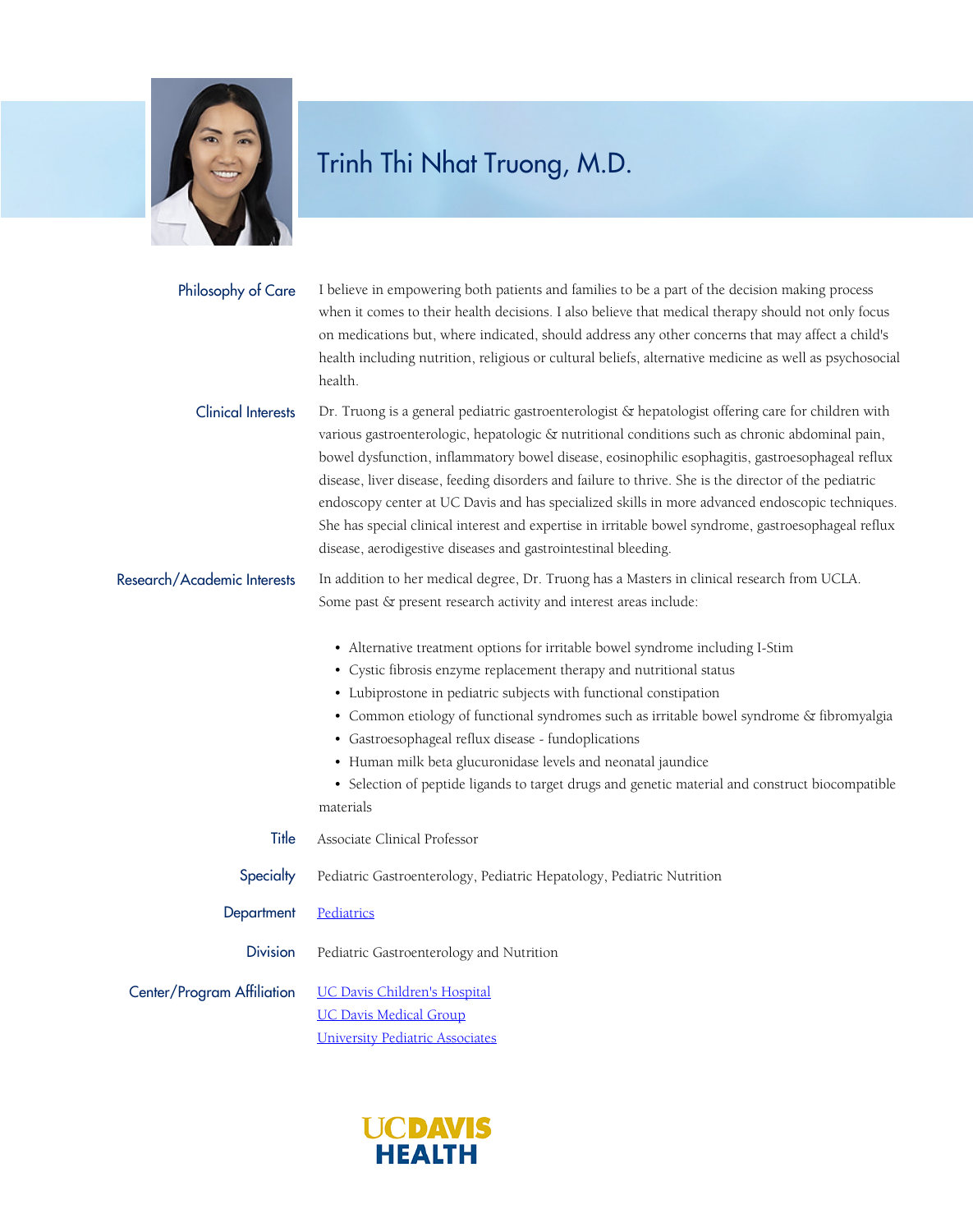

| Address/Phone                     | Glassrock Building, Pediatric Specialty Clinics, 2521 Stockton Blvd. Sacramento, CA 95817<br>Phone: 800-282-3284                                                    |
|-----------------------------------|---------------------------------------------------------------------------------------------------------------------------------------------------------------------|
| <b>Additional Phone</b>           | Clinic Phone: 916-734-3112<br>Physician Referrals: 800-4-UCDAVIS (800-482-3284)                                                                                     |
| Languages                         | Vietnamese                                                                                                                                                          |
| Education                         | M.D., University of Wisconsin - Madison, Madison WI 2004                                                                                                            |
|                                   | M.A., Clinical Research, UCLA, Los Angeles CA 2009                                                                                                                  |
|                                   | B.S., University of Wisconsin - Madison, Madison WI 2001                                                                                                            |
| Internships                       | Pediatrics, Charles Drew Medical Center, Los Angeles CA 2001-2002                                                                                                   |
| Residency                         | Pediatrics, University of California - Irvine, Orange CA 2002-2004                                                                                                  |
| Fellowships                       | Pediatric Gastroenterology, UCLA, Los Angeles CA 2006-2009                                                                                                          |
| <b>Board Certifications</b>       | American Board of Pediatrics, Pediatric Gastroenterology/Nutrition                                                                                                  |
| <b>Professional Memberships</b>   | North American Society for Pediatric Gastroenterology, Hepatology and Nutrition (NASPGHAN)                                                                          |
| <b>Honors and Awards</b>          | Sacramento Magazine's Top Doctors for Pediatric Gastroenterology, 2019, 2020                                                                                        |
| <b>Select Recent Publications</b> | Aulakh S, Ashley S, Haas K, Truong T. Esophageal pH Capsule Retention. ACG Case Rep J. 2020<br>Jun 23;7(6):e00383. doi:10.14309/crj.000000000000383. PMID:33062769. |
|                                   | Truong T, Chang L. Irritable Bowel Syndrome section. Gastrointestinal and Hepatobiliary Problems<br>in Women AGA slideset. 2009 June.                               |
|                                   | Truong TT, Naliboff BD, Chang L. Novel techniques to study visceral hypersensitivity in irritable                                                                   |

bowel syndrome. Curr Gastroenterol Rep. 2008 Aug;10(4):369-78. doi:10.1007/s11894-008- 0071-2. PMID:18627648.

Truong T, Chang L. Impact of IBS with Constipation and Chronic Constipation on Women's Health: Current Concepts and Considerations Medscape Gastroenterology. May 2008 https://www.

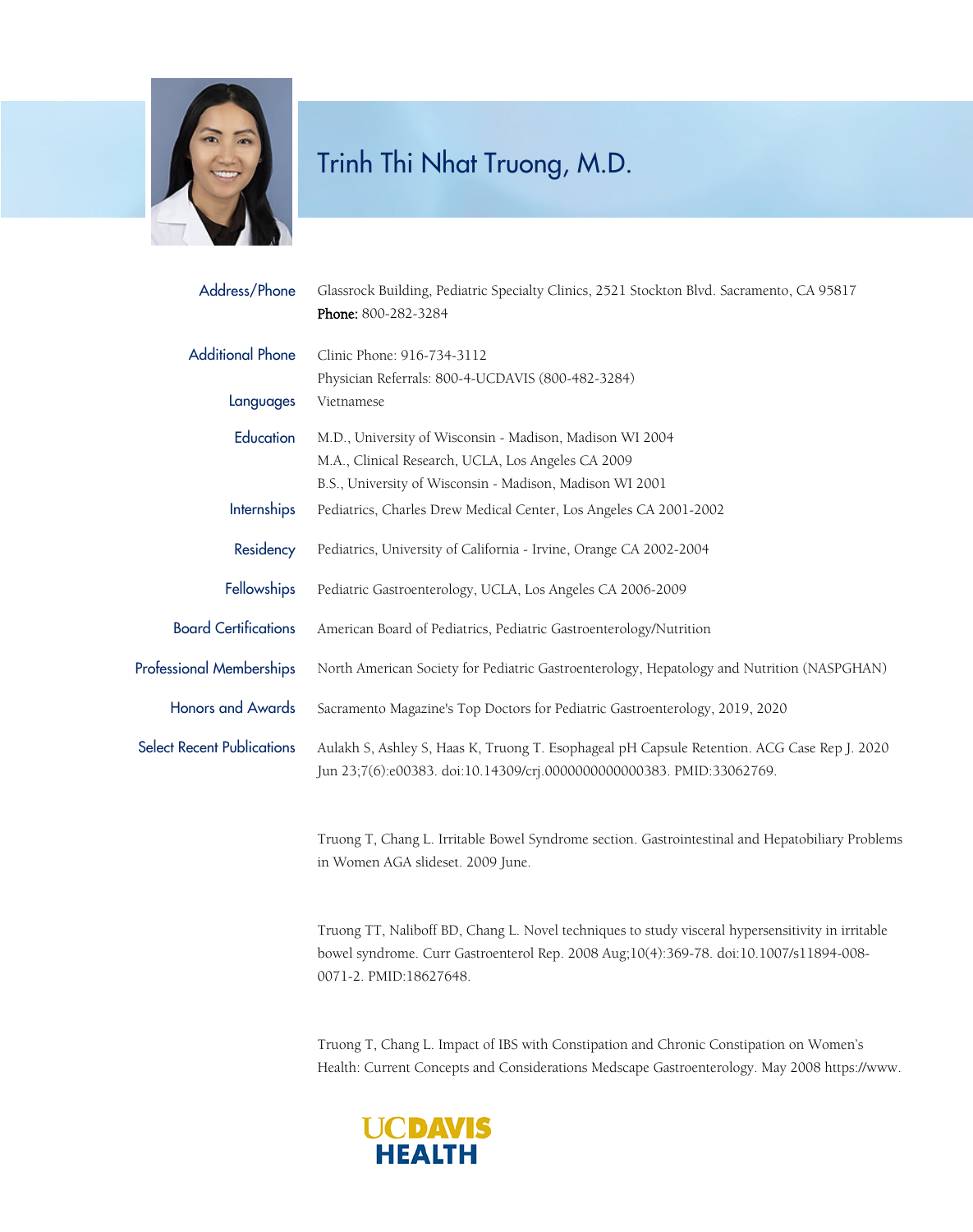

medscape.com/viewprogram/9196

Truong T, Kilpatrick L, Naliboff B, Ornitz E, Gaspar J, Licudine A, Alberto M, Mayer E, Chang L. IBS Patients Learn to Discriminate Contextual Threat Cues Associated with an Aversive Visceral Threat Oral Presentation. Digestive Disease Week, New Orleans. 2010 May 5.

Truong T, Kilpatrick L, Naliboff B, Dandekar S, Papp J, Jarcho J, Gilbert C, Licudine A, Ornitz E, Mayer E, Chang L. COMT 4680 gene polymorphism is associated with altered acoustic startle response modulation in patients with irritable bowel syndrome and fibromyalgia- Distinguished Abstract Plenary Oral Presentation. Digestive Disease Week, Chicago IL. 2009 June 1.

Truong T, Kipatrick L, Naliboff B, Dandekar S, Papp J, Jarcho J, Gilbert C, Licudine A, Ornitz E, Mayer E, Chang L. COMT 4680 gene polymorphism is associated with altered acoustic startle response modulation in patients with irritable bowel syndrome and fibromyalgia. UCLA CNC Neuroscience Symposium, Los Angeles CA. 2008 - Abstract %26amp%3B Poster.

Truong T, Kilpatrick L, Naliboff B, Hui K, So L, Yu T, Liao B, Adeyemo M, Ornitz E, Mayer E, Chang L. Pain Related Anxiety is Associated with Increased Activation of Central Arousal Circuits in Fibromyalgia. UCLA Department of Medicine Research Symposium, Los Angeles CA. 2008 Oct 4- abstract %26amp%3B poster.

Truong T, Kilpatrick L, Naliboff B, Hui K, So L, Yu T, Liao B, Adeyemo M, Ornitz E, Mayer E, Chang L. Pain Severity and Anxiety are Related to Greater Central Threat Responses in Fibromyalgia: A Somatic Pain %26amp%3B Startle Response Study. UCLA CNC Neuroscience Symposium, Los Angeles CA. 2008 Feb 1 - abstract oral presentation.

Kilpatrick L, Ornitz E, Hubbard C, Twiss C, Triaca V, Arboleda V, Raz S, Rodriguez L, Ibrahimovic H, Liao B, Treanor M, Truong TT, So L, Hui KK, Yu T, Adeyemo M, Craske M, Nazarian M, Mayer EA, Chang L, Naliboff BD. Sensormotor Gating in Functional Pain Disorders. UCLA CNC